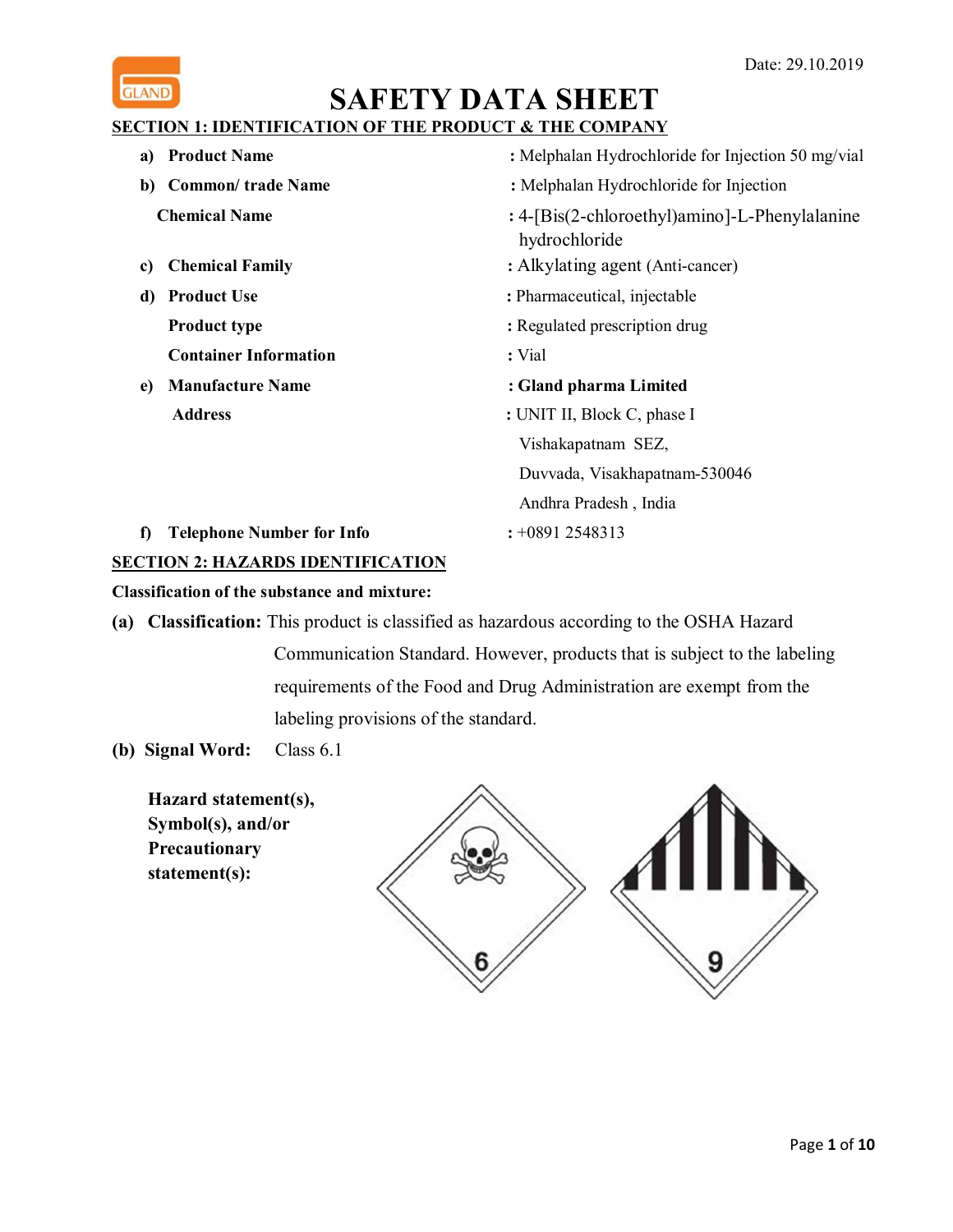

**(c) Description of Hazards:** May cause local tissue damage should extravasation occur, as well as bone marrow suppression, possible bleeding, possible anaphylaxis, is potentially mutagenic.

> May cause cancer, mutagenic effects, fetal harm in pregnancy, and may also produce allergic skin reactions.

(d) **Unknown Acute Toxicity** N/A

## **SECTION 3 – COMPOSITION AND INGRIDIENTS**

| <b>Chemical Name</b>       | <b>Common</b><br>Name / Synonym | Qty/unit         | CAS No.         | <b>Impurities /</b><br><b>Stabilizing</b><br><b>Additives</b> |
|----------------------------|---------------------------------|------------------|-----------------|---------------------------------------------------------------|
| Melphalan<br>Hydrochloride | N/A                             | 55.95 mg         | 3223-07-2       | N/A                                                           |
| Povidone k12               | N/A                             | $20 \text{ mg}$  | $9003 - 39 - 8$ | N/A                                                           |
| Hydrochloric Acid          | N/A                             | q.s to pH        | $7647 - 01 - 0$ | N/A                                                           |
| Water for Injection        | Water                           | q.s. to $2.5$ mL | 7732-18-5       | N/A                                                           |
| Nitrogen                   | N/A                             | q.s              | 7727-37-9       | N/A                                                           |

## **Melphalan Hydrochloride for Injection**

q.s: quantity sufficient, N/A: Not Applicable

# **Sterile Diluent for Melphalan Hydrochloride for Injection**

| <b>Chemical Name</b> | <b>Common</b><br>Name /<br><b>Synonym</b> | Qty/unit                | $\frac{0}{0}$ | CAS No.       | Impurities /<br><b>Stabilizing</b><br><b>Additives</b> |
|----------------------|-------------------------------------------|-------------------------|---------------|---------------|--------------------------------------------------------|
| Ethanol (96%)        | N/A                                       | $0.52$ mL               | 5.2           | $64 - 17 - 5$ | N/A                                                    |
| Propylene Glycol     | N/A                                       | $6.0$ mL                | 60            | $57 - 55 - 6$ | N/A                                                    |
| Sodium Citrate       | N/A                                       | $0.20$ g                |               | 6132-04-3     | N/A                                                    |
| Water for Injection  | Water                                     | q.s. to $10 \text{ mL}$ | 32.8          | 7732-18-5     | N/A                                                    |
| Nitrogen             | N/A                                       | q.s                     | N/A           | 7727-37-9     | N/A                                                    |

q.s: quantity sufficient, N/A: Not Applicable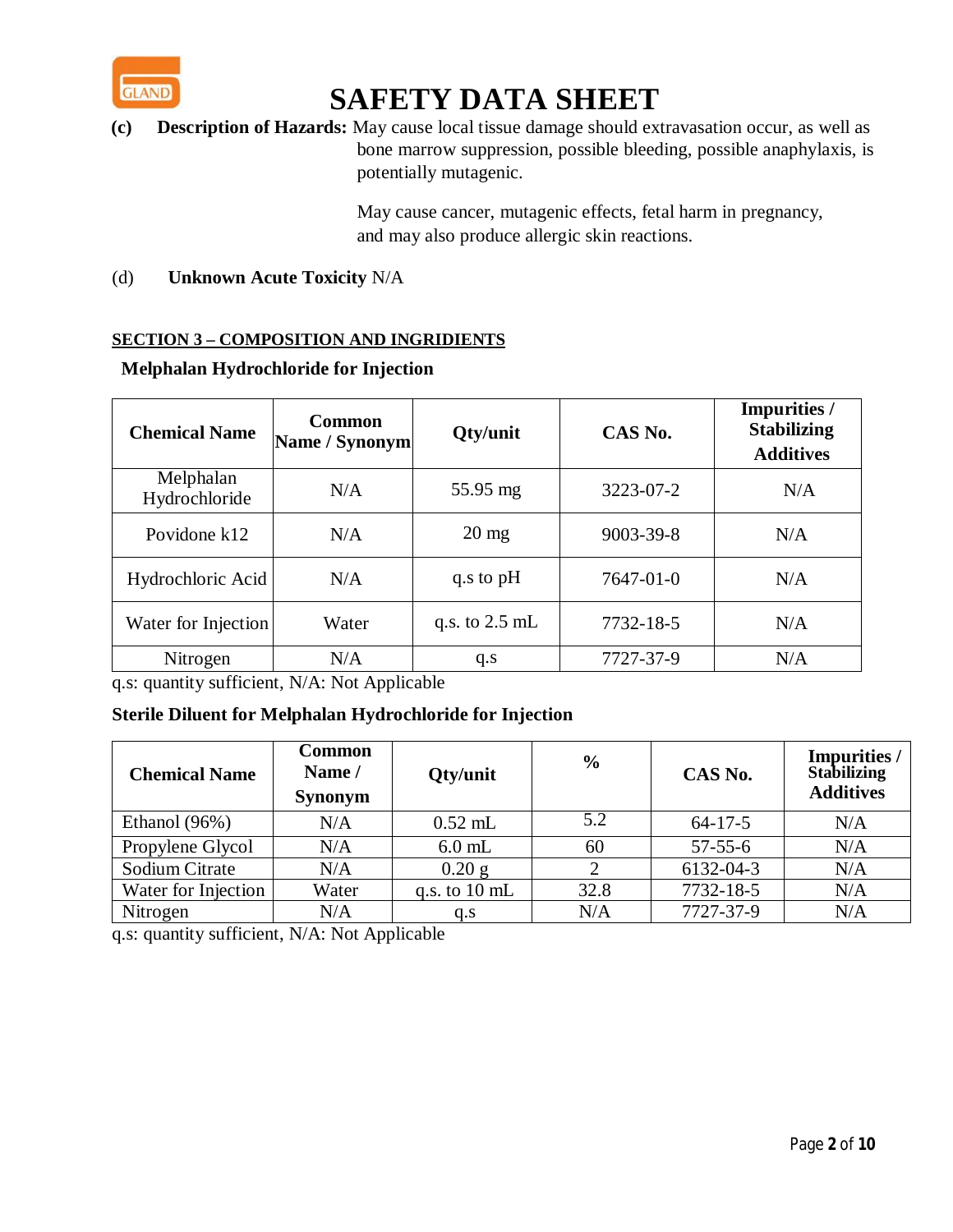

### **SECTION 4 - FIRST AID MEASURES**

- **EYE EXPOSURE** : If easy to do, remove contact lenses, if worn. Immediately flush eyes with copious quantities of water for at least 15 minutes. If irritation occurs or persists, notify medical personnel and supervisor.
- **Skin Contact** : Wash exposed area with soap and water and remove contaminated clothing/shoes. If irritation occurs or persists, notify medical personnel and supervisor.
- **Ingestion** : Do not induce vomiting unless directed by medical personnel. Do not give anything to drink unless directed by medical personnel. Never give anything by mouth to an unconscious person. Notify medical personnel and supervisor.
- **Inhalation** : Immediately move exposed subject to fresh air. If not breathing, give artificial respiration. If breathing is labored, administer oxygen. Immediately notify medical personnel and supervisor.

**Notes to Physician :** See patient package insert in shipping carton for complete information*.*

# **SECTION 5: FIRE-FIGHTING MEASURES**

| <b>Extinguishing media</b>      | : Use water spray, alcohol-resistant foam, dry chemical or carbon dioxide.      |
|---------------------------------|---------------------------------------------------------------------------------|
| <b>Specific hazards arising</b> | : No information identified. May emit toxic fumes of carbon monoxide,           |
| from the substance              | carbon dioxide, and oxides of nitrogen.                                         |
| <b>Flammability/Explosivity</b> | : Not considered to be a fire hazard. No explosivity data available. High       |
|                                 | concentrations of finely divided airborne organic particles can potentially     |
|                                 | explode if ignited.                                                             |
| <b>Advice for firefighters</b>  | : Wear full protective clothing and a self-contained breathing apparatus with a |
|                                 | full face piece operated in the pressure demand or other positive pressure      |
|                                 | mode. Decontaminate all equipment after use.                                    |

### **SECTION 6: ACCIDENTAL RELEASE MEASURES**

**Personal precautions:** Wear protective clothing and equipment consistent with the degree of hazard. For all spills, isolate the spill area, restrict access, post the area or a carcinogen and immediately implement emergency procedures for cleanup and control of occupational carcinogens*.* For large spills, take precautions to prevent entry into waterways, sewers, or surface drainage systems. Collect and place it in a suitable, properly labeled container for recovery or disposal. Water can be used for clean-up and decontamination operations. Neutralize with caustic soda or soda ash.

### **Environmental precautions:**

Do not empty into drains. Avoid release to the environment.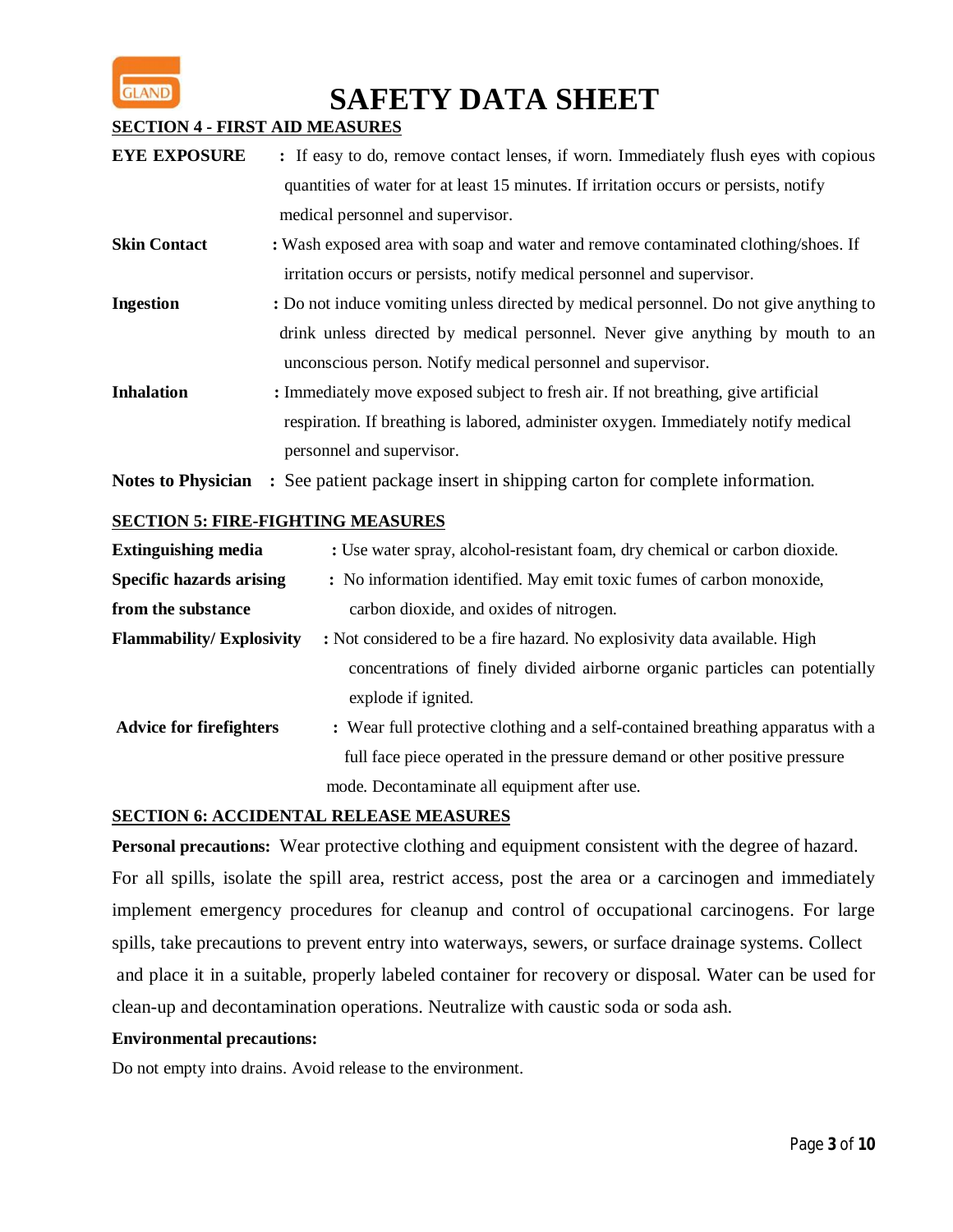

### **Methods and material for containment and cleaning up:**

DO NOT RAISE DUST. Surround spill or powder with absorbents and place a damp cloth or towel over the area to minimize entry of powder into the air. Add excess liquid to allow the material to enter solution. Capture remaining liquid onto spill absorbents. Place spill materials into a leak-proof container suitable for disposal in accordance with applicable waste disposal regulations. Decontaminate the area twice.

### **SECTION 7: HANDLING AND STORAGE**

#### **Precautions for safe handling:**

Follow recommendations for handling potent cytotoxic pharmaceutical agents (i.e., use of engineering controls and/or other personal protective equipment if needed). Avoid breathing dust. Wash thoroughly after handling.

**Conditions for safe storage :** Store vials as directed in pack insert. Keep vials closed when not in use. Store away from incompatible materials. Protect from light. Store at

20 to 25°C (77°F). Protect from light

#### **SECTION 8: EXPOSURE CONTROLS/PERSONAL PROTECTION**

**a) Exposure limits**

| Compound         | <b>Issuer</b> | <b>Type</b> | <b>Exposure limit</b> |
|------------------|---------------|-------------|-----------------------|
| <b>Melphalan</b> | <b>OSHA</b>   | PEL         | N/A                   |
| Hydrochloride    | ACGIH         | TLV         | N/A                   |

#### **Personal protective equipment**

#### **Exposure/Engineering controls:**

Open handling should not be performed when handling potent substances or substances of unknown toxicity. Control exposures to below the OEL (if available). Otherwise, selection and use of containment devices and personal protective equipment should be based on a risk assessment of exposure potential. Material should be handled inside a closed process, ventilated enclosure, isolator or device of equivalent or better control that is suitable for dusts and/or aerosols.

#### **Respiratory protection:**

Choice of respiratory protection should be appropriate to the task and the level of existing engineering controls. For routine powder handling tasks, an approved and properly worn powered air-purifying respirator equipped with HEPA filters or combination filters should provide ancillary protection based on the known or foreseeable limitations of existing engineering controls. Use a positive-pressure air supplied respirator if there is any potential for an uncontrolled release, when exposure levels are not known or in any other circumstances where air purifying respirators may not provide adequate protection.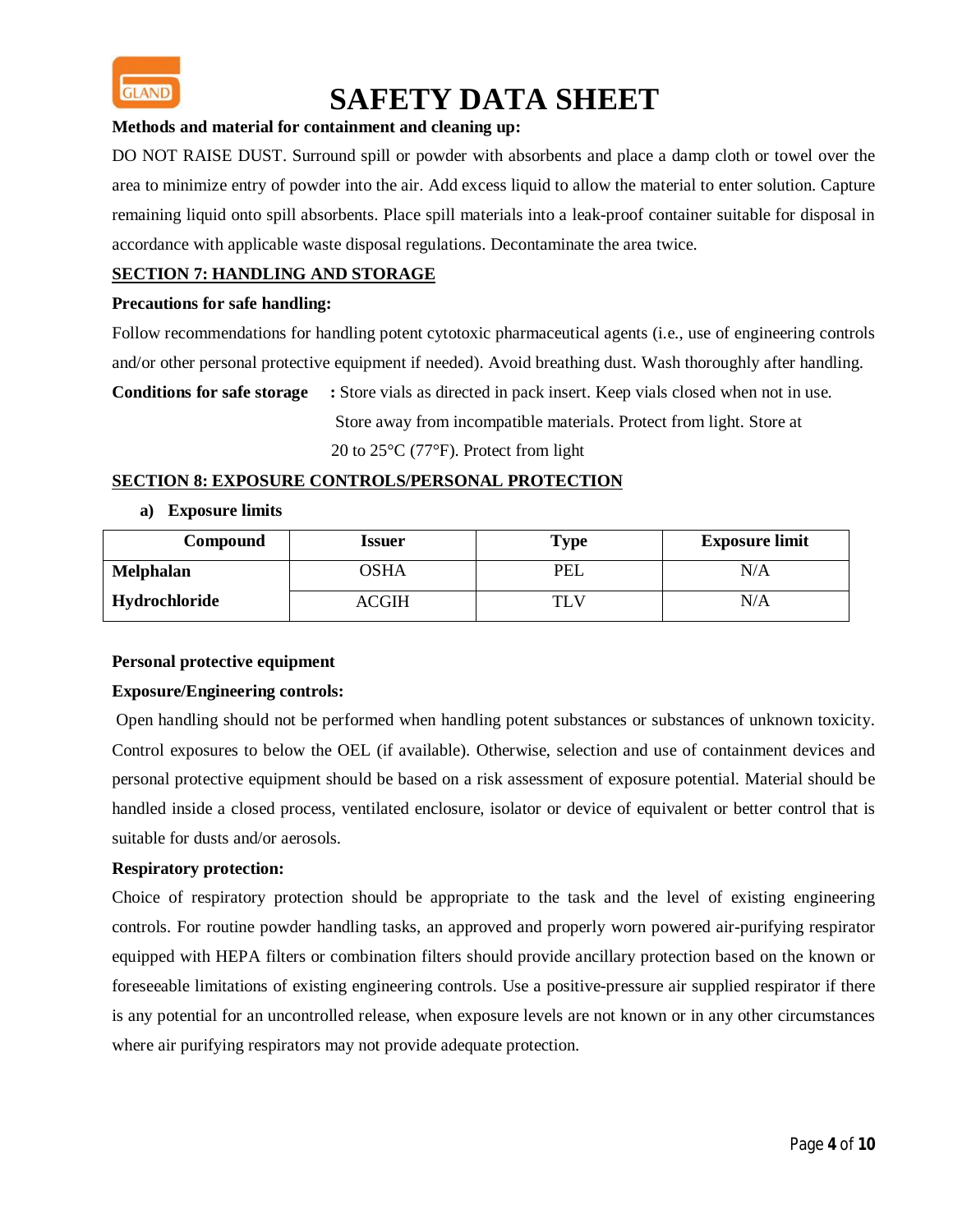

#### **Hand protection**:

Wear nitrile or other impervious gloves if skin contact is possible. Double gloves should be considered. When the material is dissolved or suspended in an organic solvent, wear gloves that provide protection against the solvent.

### **Skin protection**:

Wear appropriate gloves, lab coat, or other protective over garment if skin contact is likely. Base the choice of skin protection on the job activity, potential for skin contact and solvents and reagents in use.

#### **Eye/face protection:**

Wear safety glasses with side shields, chemical splash goggles, or full face shield, if necessary. Base the choice of protection on the job activity and potential for contact with eyes or face. An emergency eye wash station should be available.

#### **Environmental Exposure Controls:**

Avoid release to the environment and operate within closed systems wherever practicable. Air and liquid emissions should be directed to appropriate pollution control devices. In case of spill, do not release to drains. Implement appropriate and effective emergency response procedures to prevent release or spread of contamination and to prevent inadvertent contact by personnel.

#### **Other protective measures:**

Wash hands in the event of contact with this substance, especially before eating, drinking or smoking. Protective equipment is not to be worn outside the work area (e.g., in common areas or out-of-doors).

### **SECTION 9: PHYSICAL AND CHEMICAL PROPERTIES**

#### **Melphalan Hydrochloride for Injection**

| <b>Property</b>                         | Melphalan Hydrochloride for injection         |
|-----------------------------------------|-----------------------------------------------|
| Description:                            | White to off white lyophilized cake or powder |
| pH:                                     | 5.8 to 7.0                                    |
| Water Solubility:                       | Practically insoluble                         |
| Solvent Solubility:                     | Propylene glycol,                             |
| Specific Gravity $(g/ml)$ :             | N/A                                           |
| Boiling Point $(^{\circ}C)$ :           | N/A                                           |
| Melting Point $(^{\circ}C)$ :           | $180^{\circ}$ C                               |
| Flash Point $(^{\circ}C)$ :             | N/A                                           |
| Ignition Temperature $(^{\circ}C)$ :    | N/A                                           |
| Density                                 | N/A                                           |
| Evaporation rate                        | N/A                                           |
| Partition coefficient (n-octanol/water) | $-0.52$                                       |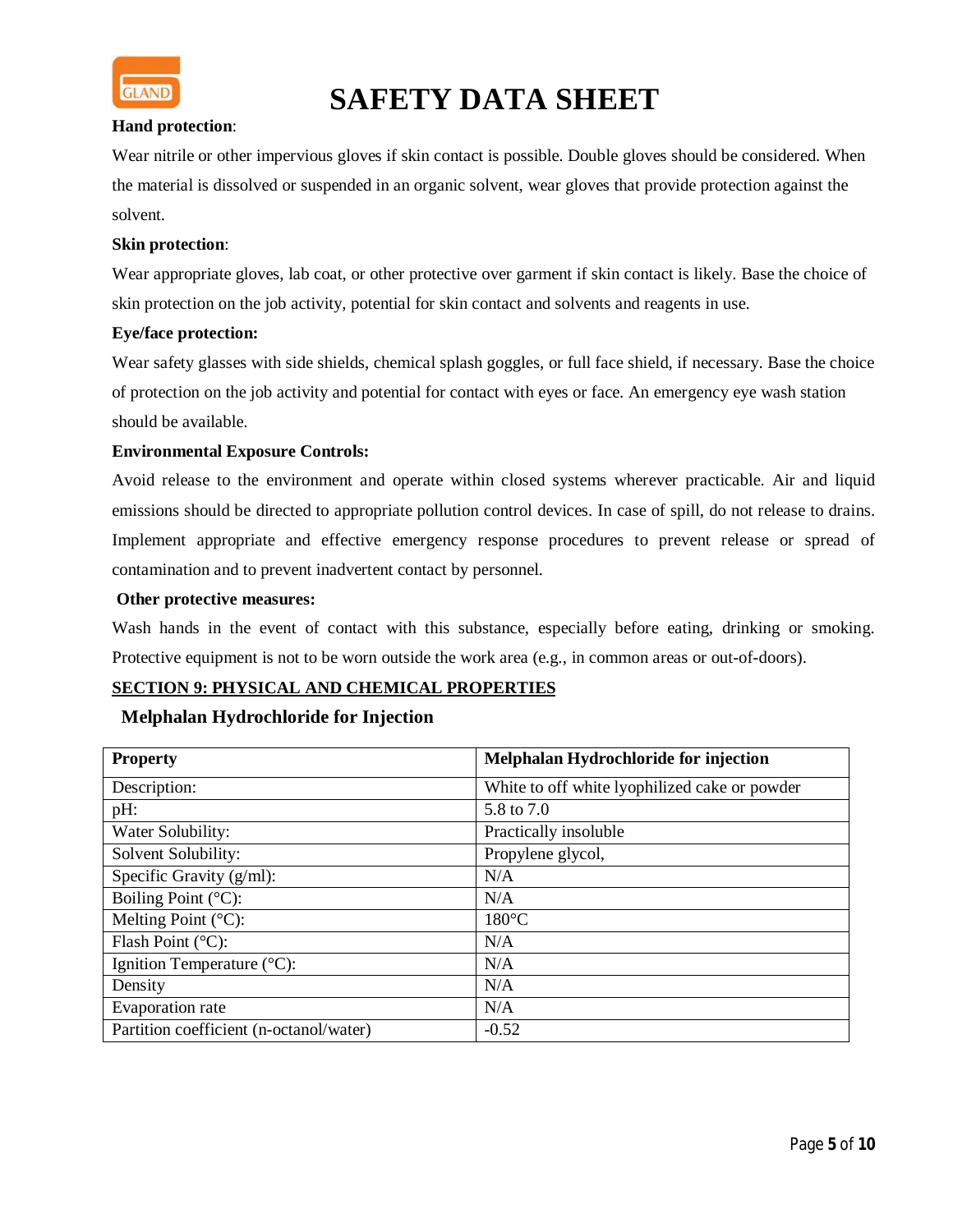

# **SECTION 10: STABILITY AND REACTIVITY**

| <b>Property</b>                    | Melphalan Hydrochloride                                                                                                                           |
|------------------------------------|---------------------------------------------------------------------------------------------------------------------------------------------------|
| Chemical stability                 | Rapid decomposition in neutral or alkaline solutions;<br>pharmacological stability not guaranteed beyond<br>expiration date imprinted on package. |
| Conditions to avoid:               | Extreme heat, any conditions that are incompatibility<br>with water, mixing this product with incompatible<br>chemicals                           |
| Conditions to avoid:               | Avoid extreme temperatures. Avoid direct sunlight.                                                                                                |
| Hazardous decomposition products:  | Carbon oxides, nitrogen oxides                                                                                                                    |
| Possibility of Hazardous Reactions | Hazardous polymerization will not occur                                                                                                           |

# **SECTION 11: TOXICOLOGICAL INFORMATION**

| Likely Routes of Exposure                                                       | Ingestion, skin, eyes                                                                                                                                                                                                              |  |
|---------------------------------------------------------------------------------|------------------------------------------------------------------------------------------------------------------------------------------------------------------------------------------------------------------------------------|--|
| Symptoms related to the physical, chemical<br>and toxicological characteristics | Hypersensitivity- skin rash, hives, itching;<br>anemia; nausea/ vomiting; diarrhea.                                                                                                                                                |  |
| chronic effects from short and long term<br>exposure                            | Delayed and immediate effects and also   Bone marrow suppression; toxicity to rapidly<br>dividing cells; possible impairment in fertility;<br>may cause toxicity in developing human<br>offspring; See package insert for details. |  |

**Acute Toxicity**

| <b>Component</b> | <b>Type</b> | Route      | <b>Species</b> | <b>Dosage</b> |
|------------------|-------------|------------|----------------|---------------|
| Drug             | $LD_{50}$   | Oral       | Mouse          | N/A           |
| Sodium Chloride  | $LD_{50}$   | Inhalation | Rat            | N/A           |
| Water            | $LD_{50}$   | Oral       | Rat            | N/A           |

# **Hazardous Chemical Listings**

**a)Acute toxicity**

| Component     | <b>Type</b> | Route       | <b>Species</b> | <b>Dosage</b>       |
|---------------|-------------|-------------|----------------|---------------------|
| Melphalan     | LD50        |             | Rat            | mg/kg<br>4.7        |
| Hydrochloride |             | <b>Dral</b> |                | $1.2 \text{ mg/kg}$ |

## **Aspiration hazard :**

No data available.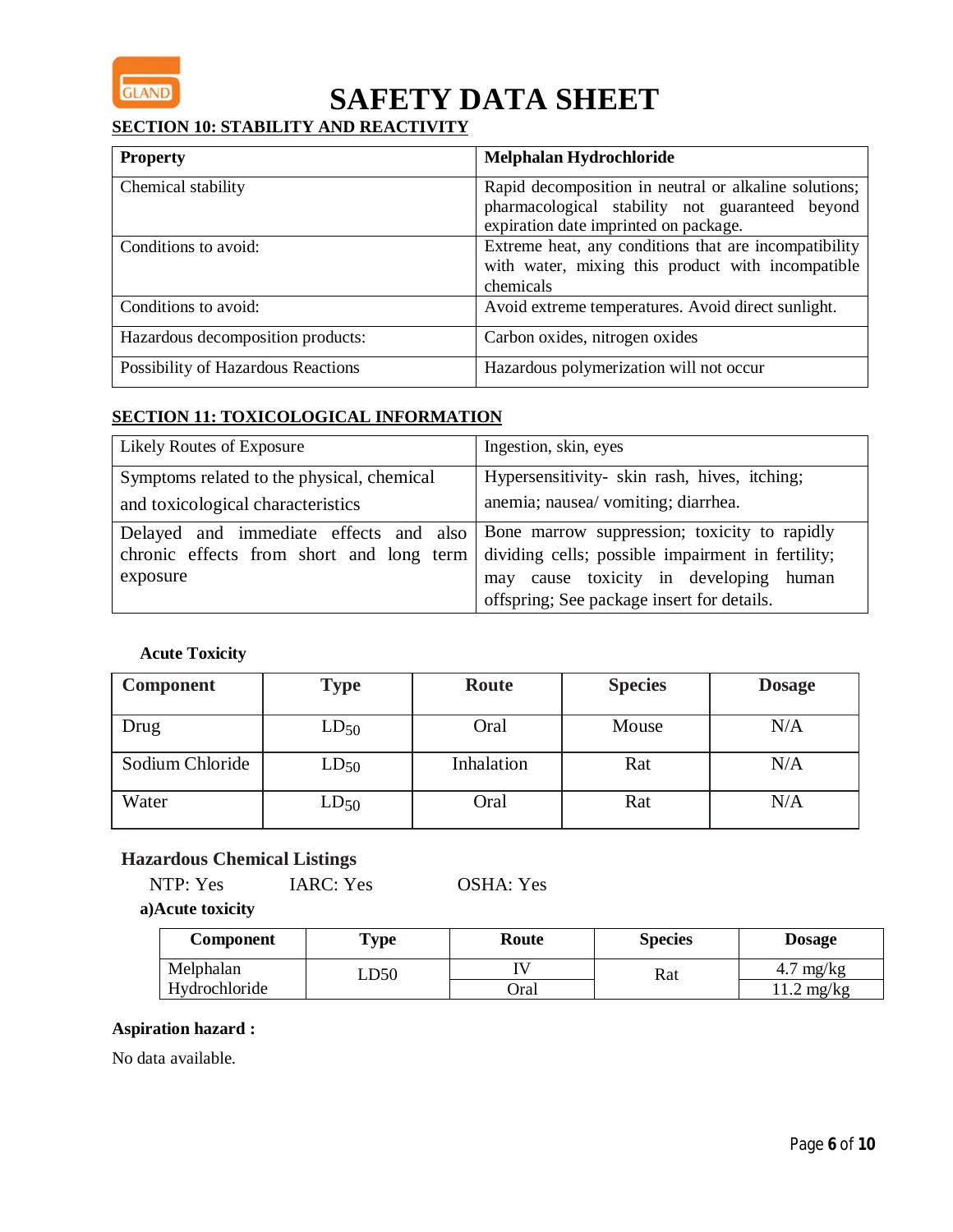

**SECTION 12: ECOLOGICAL CONSIDERATIONS**

| <b>Ecotoxicity</b>                   | No toxic effects recorded in aquatic             |  |
|--------------------------------------|--------------------------------------------------|--|
|                                      | microorganisms tested                            |  |
| <b>Bioaccumulative potential</b>     | This material contains an active ingredient that |  |
|                                      | will not have a tendency to bio accumulate in    |  |
|                                      | the food chain.                                  |  |
| <b>Persistence and degradability</b> | This material contains an active pharmaceutical  |  |
|                                      | ingredient that has been shown to be chemically  |  |
|                                      | unstable in water. Hydrolysis may be a           |  |
|                                      | significant depletion mechanism                  |  |
| Half-life (Hydrolysis-acidic)        | 4.9 Hours, pH 5 Buffer Solution                  |  |
| Melphalan Hydrochloride              |                                                  |  |
| Half-life (Hydrolysis-basic)         | 3.9 Hours                                        |  |
| Melphalan Hydrochloride              |                                                  |  |
| Half-life (Hydrolysis-neutral)       | 4.9 Hours, pH 7 Buffer Solution                  |  |
| Melphalan Hydrochloride              |                                                  |  |
| <b>Mobility in soil</b>              | N/A                                              |  |
| <b>Other Adverse Effects</b>         | N/A                                              |  |

## **SECTION 13: DISPOSAL CONSIDERATIONS**

**Product:** Observe all federal, state, and local environmental regulations.

**Waste Disposal:** - Dispose of wastes in accordance to prescribed federal, state, and local guidelines, e.g., appropriately permitted chemical waste incinerator. Do not send down the drain or flush down the toilet. All wastes containing the material should be properly labeled. Rinse waters resulting from spill cleanups should be discharged in an environmentally safe manner, e.g., appropriately permitted municipal or on-site wastewater treatment facility.

## **SECTION 14: TRANSPORT INFORMATION**

#### **US Domestic Transport (DOT Requirements)**

| <b>UN Number</b>                  | : UN 3249                                                |
|-----------------------------------|----------------------------------------------------------|
| <b>Proper Shipping Name</b>       | : Medicine, solid, toxic, nos                            |
| UN/NA                             | : None                                                   |
| <b>Packing Group</b>              | $:$ $\Pi$                                                |
| <b>Transport Hazard Class(es)</b> | : Class $6.1$ toxic                                      |
| <b>Classification Labeling</b>    | : See 173.4, 173.153 and 173.156                         |
| <b>Limited Quantities</b>         | : May be able to ship as an Excepted or limited Quantity |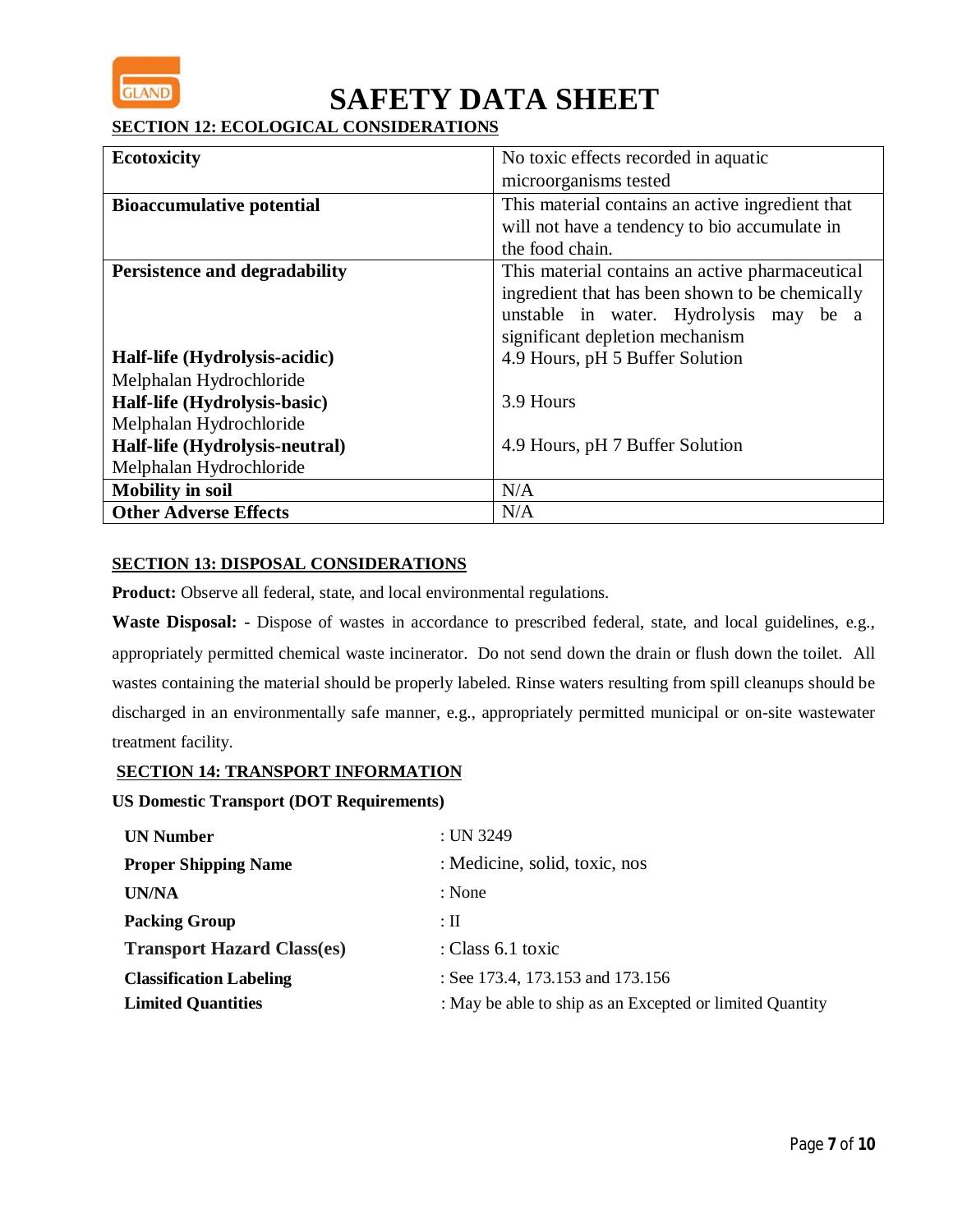

| IATA classification and labeling:                                                                                                               |                                                                                |                                                                                               |
|-------------------------------------------------------------------------------------------------------------------------------------------------|--------------------------------------------------------------------------------|-----------------------------------------------------------------------------------------------|
| <b>UN Number</b><br><b>UN Proper Shipping Name</b><br><b>Transport Hazard Class(es)</b><br><b>Packing Group</b><br><b>Environmental Hazards</b> |                                                                                | <b>UN 3249</b><br>Medicine, solid, toxic, nos<br>Class 6.1 toxic<br>$\rm II$<br>Not Available |
| <b>Transport in bulk (according to</b>                                                                                                          |                                                                                |                                                                                               |
| Annex II of MARPOL 73/78 and the IBC<br>Code)                                                                                                   |                                                                                | Not Available                                                                                 |
| <b>Special Precautions</b>                                                                                                                      |                                                                                | Classification and labeling: see 2.7 and 2.8                                                  |
| UN classification and labeling:                                                                                                                 |                                                                                |                                                                                               |
| <b>UN Number</b>                                                                                                                                |                                                                                | <b>UN 3249</b>                                                                                |
| <b>UN Proper Shipping Name</b>                                                                                                                  |                                                                                | Medicine, solid, toxic, nos                                                                   |
| <b>Transport Hazard Class(es)</b>                                                                                                               |                                                                                | Class 6.1 toxic                                                                               |
| <b>Packing Group</b>                                                                                                                            |                                                                                | $\mathbf{I}$                                                                                  |
| <b>Environmental Hazards</b>                                                                                                                    |                                                                                | Not Available                                                                                 |
| <b>Transport in bulk (according to</b>                                                                                                          |                                                                                |                                                                                               |
| Annex II of MARPOL 73/78 and the IBC<br>Code)                                                                                                   |                                                                                | Not Available                                                                                 |
| <b>Special Precautions</b>                                                                                                                      |                                                                                | Not Available                                                                                 |
| <b>SECTION 15: REGULATORY INFORMATION</b>                                                                                                       |                                                                                |                                                                                               |
| Safety, health and                                                                                                                              |                                                                                | : This SDS complies with the requirements under US, EU and GHS (EU CLP -                      |
| <b>Environmental</b><br>authorities                                                                                                             |                                                                                | : Regulation EC No 1272/2008) guidelines. Consult your local or regional                      |
| <b>Regulations/legislation</b>                                                                                                                  | for more information.                                                          |                                                                                               |
| specific for the<br>substance or mixture                                                                                                        |                                                                                |                                                                                               |
| <b>Chemical safety</b><br><b>Assessment</b>                                                                                                     | : Not conducted.                                                               |                                                                                               |
| <b>OSHA Hazardous</b>                                                                                                                           | : Yes Caution. Suspected Cancer Hazard - May cause cancer. Genotoxic.          |                                                                                               |
|                                                                                                                                                 |                                                                                | Reproductive/ Developmental Hazard - May adversely affect the developing                      |
|                                                                                                                                                 |                                                                                | fetus or cause adverse reproductive effects. Birth Defect Hazard - May cause                  |
|                                                                                                                                                 |                                                                                | birth defects. May cause hematological toxicity, gastrointestinal effects, fever              |
|                                                                                                                                                 |                                                                                | and fatigue. May be harmful if swallowed.                                                     |
| <b>WHMIS</b> classification                                                                                                                     | Not required. Drugs are not subject to WHMIS. This product has been classified |                                                                                               |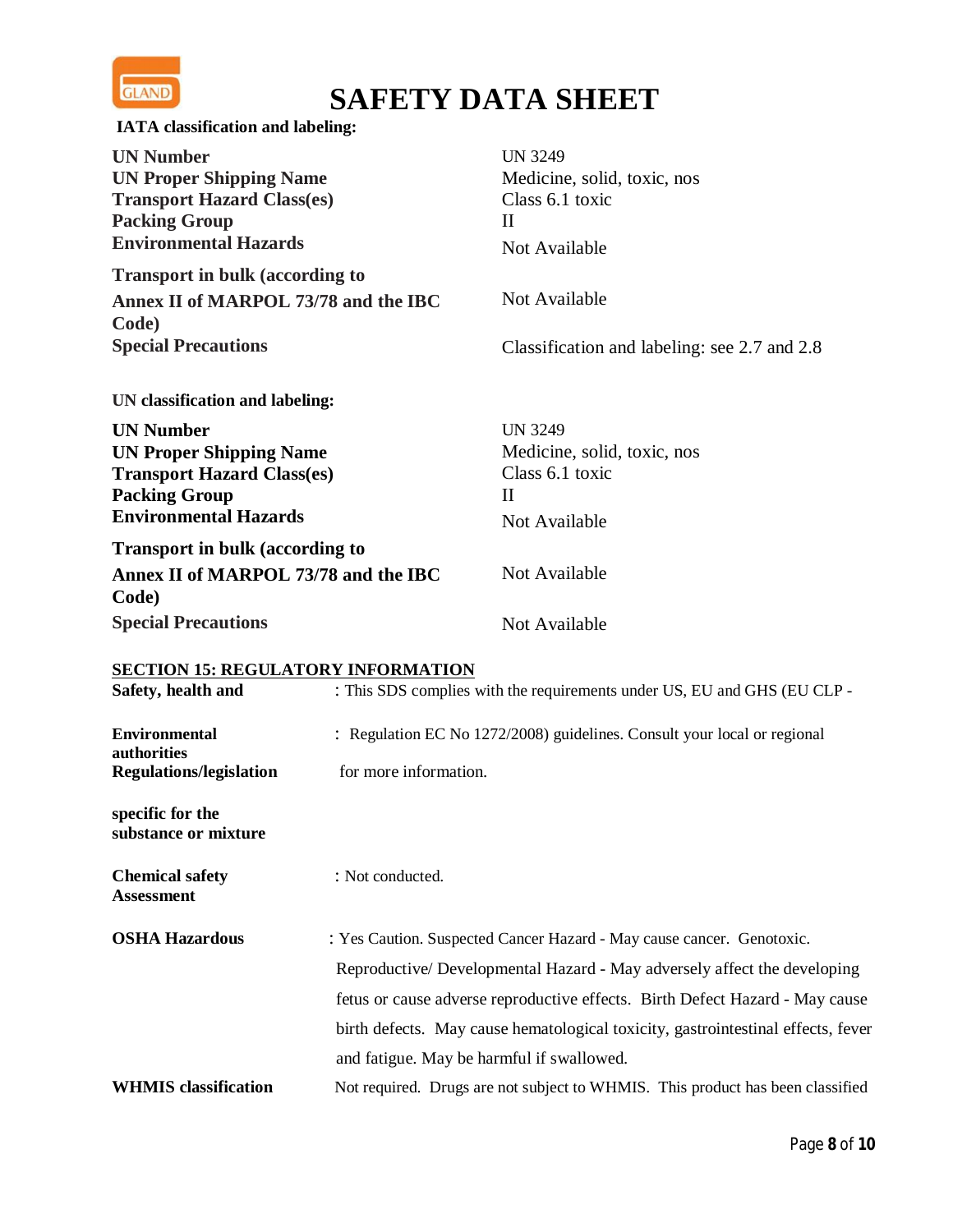

in accordance with the hazard criteria of the Controlled Products Regulations

|                                                          | and the SDS contains all of the information required by those regulations. |  |
|----------------------------------------------------------|----------------------------------------------------------------------------|--|
| TSCA status                                              | Not listed                                                                 |  |
| <b>SARA</b> section 313                                  | Not listed.                                                                |  |
| <b>California proposition 65</b> Listed as a carcinogen. |                                                                            |  |
| Additional information                                   | Melphalan hydrochloride is listed as a hazardous drug by NIOSH.            |  |

## **SECTION 16: OTHER INFORMATION**

As of the date of issuance, we are providing available information relevant to the handling of this material in the workplace. All information contained herein is offered with the good faith belief that it is accurate. THIS SAFETY DATA SHEET SHALL NOT BE DEEMED TO CREATE ANY WARRANTY OF ANY KIND (INCLUDING WARRANTY OF MERCHANTABILITY OR FITNESS FOR A PARTICULAR PURPOSE). In the event of an adverse incident associated with this material, this safety data sheet is not intended to be a substitute for consultation with appropriately trained personnel. Nor is this safety data sheet intended to be a substitute for product literature which may accompany the finished product.

**Glossary:** This glossary contains definitions of general terms used in SDSs. Not all of these Glossary terms will apply to this SDS.

| <b>AIHA</b>       | American Industrial Hygiene Association                                           |
|-------------------|-----------------------------------------------------------------------------------|
| <b>CAS</b> Number | <b>Chemical Abstract Service Registry Number</b>                                  |
| <b>CERCLA</b>     | Comprehensive Environmental Response Compensation and Liability Act (of 1980)     |
| <b>CHAN</b>       | <b>Chemical Hazard Alert Notice</b>                                               |
| <b>CHEMTREC</b>   | <b>Chemical Transportation Emergency Center</b>                                   |
| <b>DOT</b>        | Department of Transportation                                                      |
| <b>EPA</b>        | <b>Environmental Protection Agency</b>                                            |
| <b>HEPA</b>       | High Efficiency Particulate Air (Filter)                                          |
| <b>IARC</b>       | International Agency for Research on Cancer                                       |
| <b>ICAO/IATA</b>  | International Civil Aviation Organization/International Air Transport Association |
| <b>IMO</b>        | <b>International Maritime Organization</b>                                        |
| <b>KOW</b>        | <b>Octanol/Water Partition Coefficient</b>                                        |
| <b>LEL</b>        | Lower Explosive Limit                                                             |
| <b>MSDS</b>       | Material Safety Data Sheet                                                        |
| <b>MSHA</b>       | Mine Safety and Health Administration                                             |